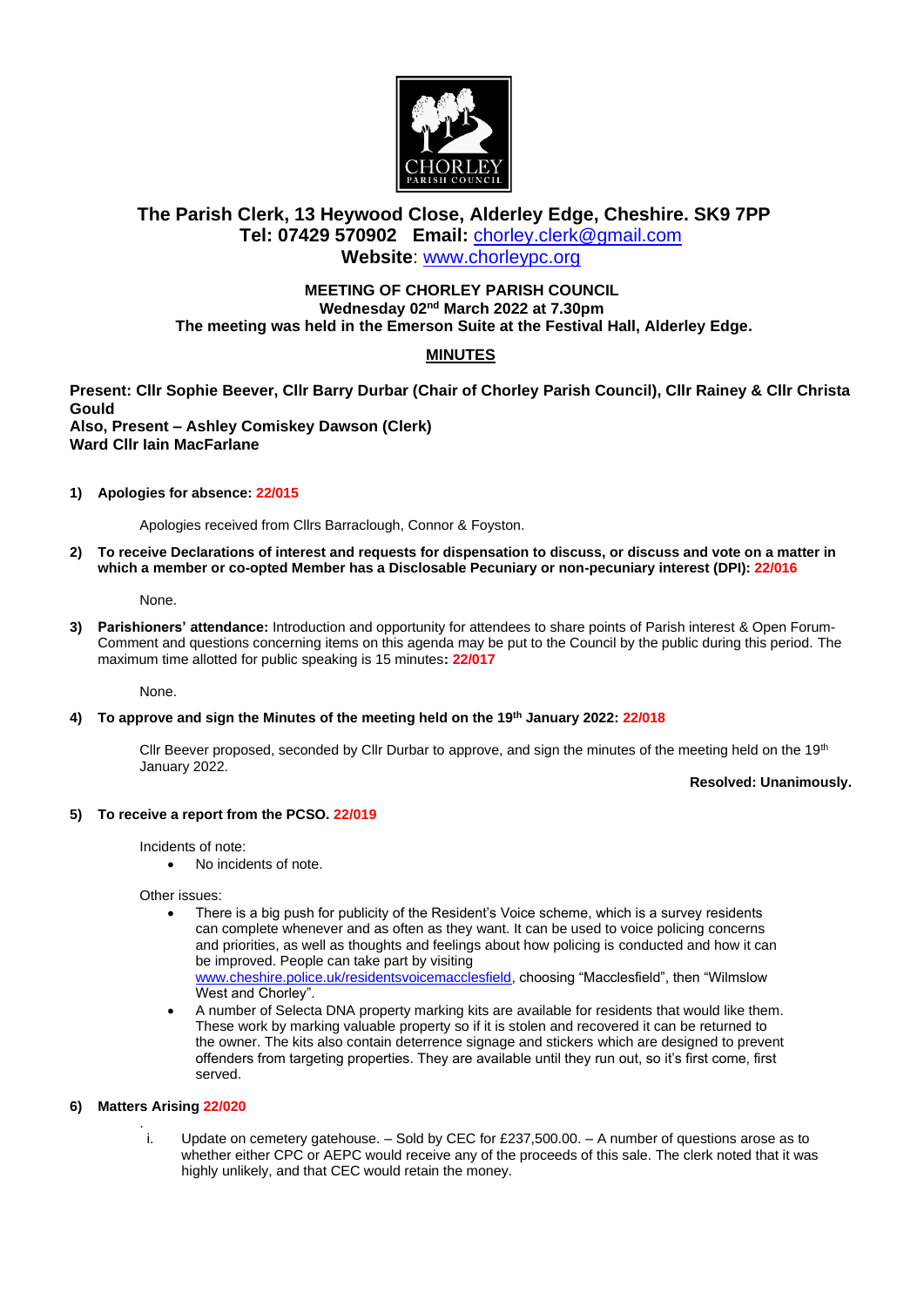- ii. Update on a new Parish Council Website Review of new website template produced by provider. It was noted that the new website was legally compliant and ready to go live. Cllr Beever indicated that she would contact the provider to ensure the process could begin. There were a few items outstanding, but these could be added at a later date.
- iii. Dingle Avenue allotments and flooding, contact from UU. A representative had contacted the clerk (having been unable to establish allotment ownership from CEC) and indicated that they would have to enter the sit to reinstate a collapsed drain. The work took 10 days. Cllr Durbar had managed to contact a number of allotment holders and gave them the details provided by UU to claim compensation for damage caused.
- iv. Fence at the Old Bowling Field, Knutsford Road. Following discussions with the landowners, they had found a quote from a supplier to fix the fence, which seemed disproportionately high. Cllr Beever volunteered to assist in finding a cheaper quote.
- v. Planning (and Permitted Development Rights). noted the clerk held a planning Q&A session for councillors prior to the meeting and has circulated a number of useful relevant planning documents.
- vi. CEC Speed Management Survey. Cllr Durbar indicated that he had completed the CEC speed management survey and encouraged other councillors to complete it as individuals, unfortunately the deadline for CPC to make a formal response had now passed.
- vii. Position of TROs within Chorley. Cllr Durbar enquired as to whether Cllr MacFarlane was any further forward with this. However, there was no new update.
- viii. CE Tree Maintenance and management strategy in light of recent storms and the influence CPC can have on this. – Cllr Rainey noted that following the recent storms, there had been a lot of trees which had fallen down. She noted that a lot of these trees were covered in ivy which was clearly contributing to the death of the tree and its eventual fall. Cllr Rainey felt that with so much money being invested in the planting of new trees, what was being done about existing trees becoming overwhelmed with ivy. Whilst it was agreed this was a wide-ranging topic with private landowners and CEC responsible for the bulk of the trees in the borough Cllr Macfarlane agreed that he would take this up with the arboriculture officers at CEC.

## **7) Highways Issues 22/021**

- **I.** Consolidated List attached as a separate spreadsheet. Updated
- **II.** Brook Lane grid blocked Cllr MacFarlane circulated a recent email from one of the CE Highways officer who indicated that final approval was now finally being sought after 10 years and that work to connect this gully back to the mains system was due to take place w/c Monday 21<sup>st</sup> March 2022.
- **III.** Grids in Chorley Parish review Noted that jetting works are due to take place in March 2022.
- **IV.** Pavements Incursions and overgrowth It was agreed that councillors would review the situation and report any areas of serious concern to the clerk to report to CE Highways.
- **V.** Posts on Upcast Lane CE Highways to reinstate Information has been received from a CE highways officer via Cllr Goldsmith that a new steel post is to be reinstated at this location.
- **VI.** Flooding of Foden Lane<br>**VII.** Sink Hole on Foden Lan
- Sink Hole on Foden Lane

## **8) Enforcement Issues. 22/022**

- **I.** 1 x Fence issues on Foden Lane. Ongoing, however this is being actively pursued by CE officers.
- **9) MOTION:** To consider the costs and infrastructure requirements of installing a Christmas Tree at a site to be agreed in Chorley parish for Christmas 2022.

Following a discussion regarding planted vs one-off trees, alongside the costs of socket install, electrical connection and festive illumination; Cllr Beever proposed, seconded by Cllr Rainey to arrange to attend a number of locations to decide on whether to use planted vs one-off trees which would then allow calculation of full costs to be brought back to next month's council meeting.

### **Resolved: Unanimously.**

**10) MOTION:** To consider providing Chorley Village Hall a donation towards a summer 2022 outdoor community event, up to a maximum of £1,000.00.

Cllr Durbar proposed, seconded by Cllr Gould to provide a donation of £150.00 towards a bouncy castle for a summer 2022 outdoor community event.

### **Resolved: Unanimously.**

## **11) Planning**

## 1) **Decided List: 22/023**

- a) 20/5604M Land at, PROSPECT LANE, ALDERLEY EDGE **– Awaiting Decision.**
	- **b)** 20/5391M Foden House, FODEN LANE, ALDERLEY EDGE, SK9 7SX **– Awaiting Decision.**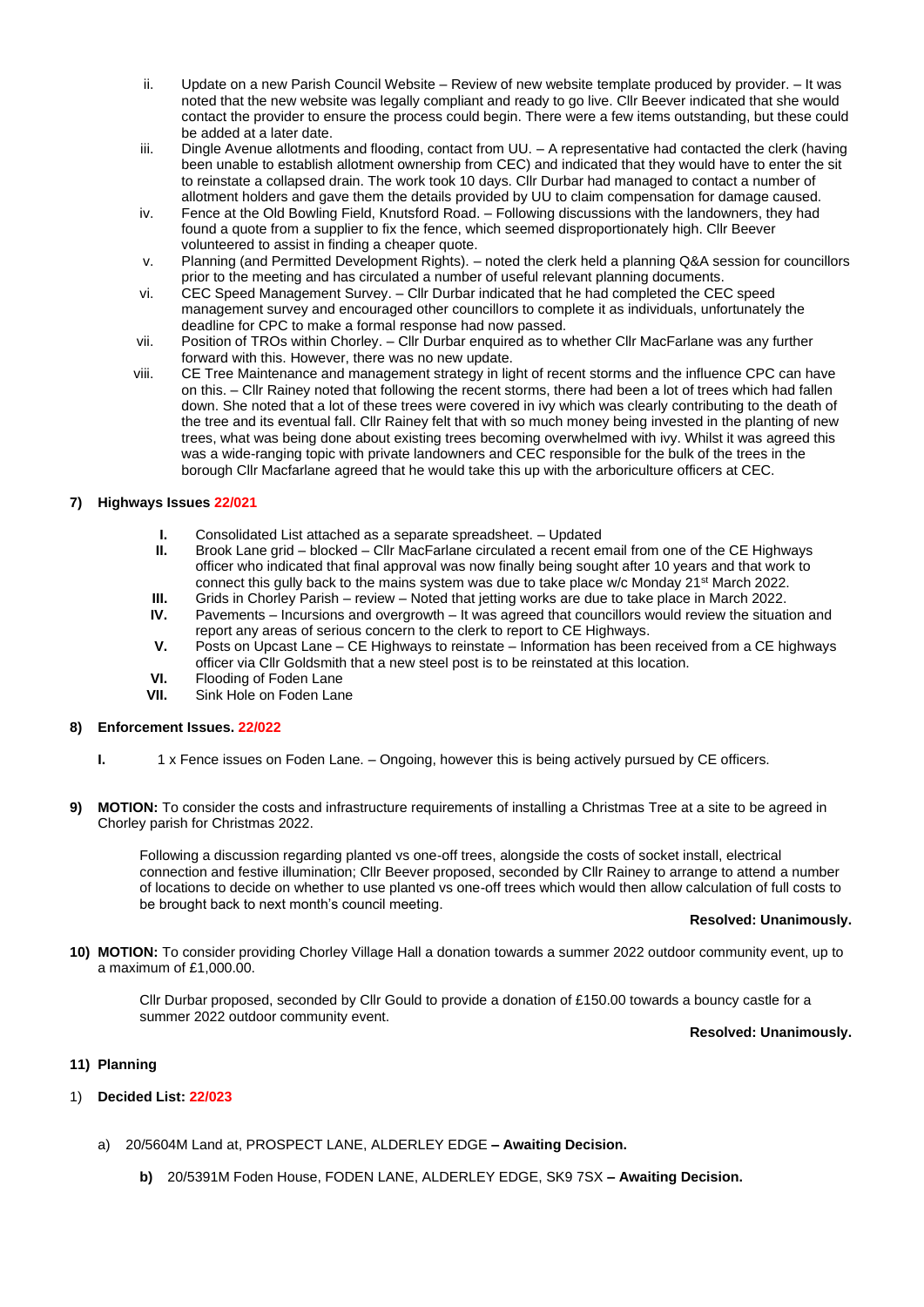- c) 20/5475M Alderley Edge W W T W, CARR LANE, ALDERLEY EDGE, SK9 7SL **– Awaiting Decision.**
- d) 21/0107M 2, PROSPECT COTTAGES, PROSPECT LANE, ALDERLEY EDGE, SK9 7ST **– Awaiting Decision.**
- e) 21/0262M PLUM TREE COTTAGE, GORE LANE, ALDERLEY EDGE, WILMSLOW, CHESHIRE, SK9 7SP **– Awaiting Decision.**
- f) 20/2468M Land to which the application relates is, Field adjacent to Birch House, Gore Lane, Alderley Edge, SK9 7SP - Proposed PV Ground Mounted Solar Panel Installation. **Awaiting Decision.**
- **g)** 21/2299M BROOM HOUSE, CHELFORD ROAD, ALDERLEY EDGE, WILMSLOW, CHESHIRE, SK9 7TQ Chorley Parish Council have no objections to Planning Application No. 21/2299M **Awaiting Decision.**
- **h)** 21/1431M 3, LAVINIA COURT, KNUTSFORD ROAD, ALDERLEY EDGE, CHESHIRE, SK9 7SD -Chorley Parish Council have no objection to planning application 21/1431M. **Approved with Conditions.**
- **i)** 21/3209M Davenport House Cottage, CARR LANE, ALDERLEY EDGE, SK9 7SL **Awaiting Decision.**
- **j)** 21/3208M Davenport House Cottage, CARR LANE, ALDERLEY EDGE, SK9 7SL **Awaiting Decision.**
- k) 21/2289M BOX COTTAGE, UPCAST LANE, ALDERLEY EDGE, SK9 7SE. **Awaiting Decision.**
- l) 21/3844M Alderley Edge W W T W, CARR LANE, ALDERLEY EDGE, SK9 7SL. **Awaiting Decision.**
- **m)** 21/4468M Acresfield, CARR LANE, ALDERLEY EDGE, SK9 7SL. **Awaiting Decision.**
- **n)** 21/5419M 5A, KNUTSFORD ROAD, ALDERLEY EDGE, SK9 7SD. **Awaiting Decision.**
- o) 21/5296M Willow Grove Barn, 60B, KNUTSFORD ROAD, ALDERLEY EDGE, SK9 7SF. **Awaiting Decision.**
- **p)** 21/5385M 100, KNUTSFORD ROAD, ALDERLEY EDGE, SK9 7SW. **Awaiting Decision.**
- **q)** 21/4946D South Paddocks Stables, Carr Lane, ALDERLEY EDGE, SK9 7SL. **Approved.**
- **r)** 21/6343M 36, KNUTSFORD ROAD, CHORLEY, ALDERLEY EDGE, WILMSLOW, CHESHIRE, SK9 7SF. **Awaiting Decision.**

## **2) New Applications: 22/024**

a) 21/6475M Land Off, KNUTSFORD ROAD, ALDERLEY EDGE b) 22/0085M 67-69, KNUTSFORD ROAD, ALDERLEY EDGE, SK9 7SH c) 22/0427M Tanyard Farm, CHELFORD ROAD, ALDERLEY EDGE, SK9 7TQ

We, Chorley Parish Council have no objection to Application No. 22/0427M relating to Tanyard Farm, Chelford Road, Chorley, Alderley Edge.

We would, however, wish to raise the issue of access and safety to the proposed development and, if approved that our comments are taken into account as part of the approval conditions.

\*Both Tanyard Farm and Tannery Cottage share a single access point leading out on to Chelford Road. We would ask that particular care is taken to keep the access point clear of traffic at all times during the development.

\*We would also ask that the existing and/or new owners of Tannery Cottage (As it is currently for sale) be made clear of the intended development of Tanyard Farm as part of their conditions of sale.

### d) 22/0441M RED BEECH HOUSE, 78, KNUTSFORD ROAD, ALDERLEY EDGE, SK9 7SF

We, Chorley Parish Council have carefully considered the details of Planning Application No. 22/0441M. The result of which is we object to the application. The reasons for our objection are that we believe that this is 'New Build' situated on Green Belt land. We also have significant concerns regarding access. The proposed location, we believe is intrusive to nearby Neighbours properties and the negative effect it will have on their ability to enjoy their own homes. The access track to the proposed site is extremely narrow and is already constrained by others accessing their properties. We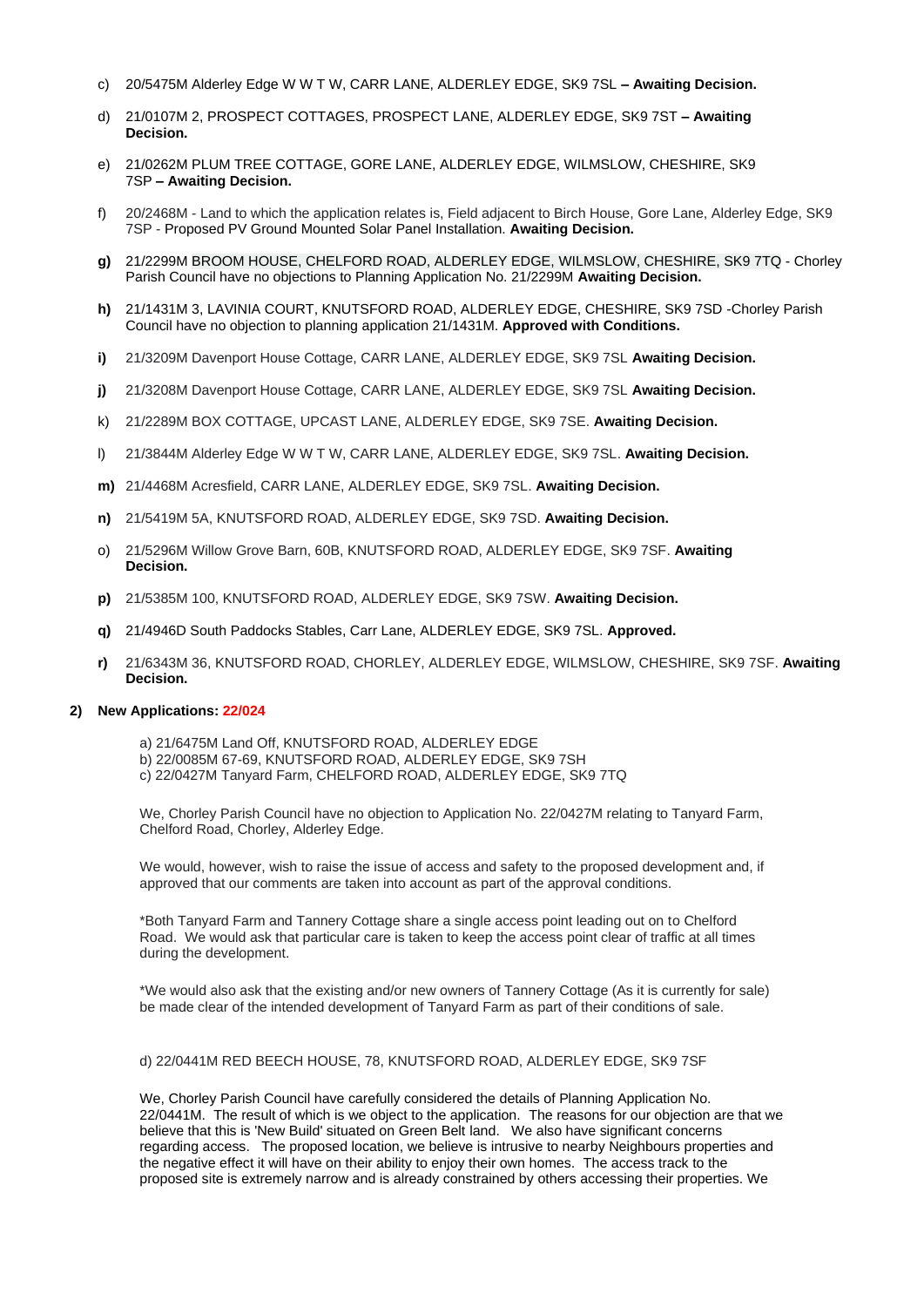would strongly suggest that the allocated Planning Officer views the location in person in order to fully appreciate the location/access issues/Neighbour proximity/Traffic flow and current usage.

Should the application be approved we would ask for the following to be part of the conditions of approval.

\* Clarification is required to establish who owns the track where the development is proposed and we would recommend that once this is understood then a legal document is created regarding long term access for all affected, it is agreed and signed off by all affected parties.. \* We would also ask that conditions are set that access remains clear for Neighbours at all times during and after Construction.

\* Contractors are not to block access or carry out works outside agreed times.

\* Care is taken to keep the access track in good order during the Construction and the Applicant leaves the track in good condition.

Weekly planning lists – circulated by email

#### **12) Finance 22/025**

- **i.** Cash Book and Bank Reconciliation for financial year to date 2021/22 to be agreed and signed **ii.** Order of payment of accounts BACS & Cheques for March 2022 to be agreed and signed
- Order of payment of accounts BACS & Cheques for March 2022 to be agreed and signed

Cllr Durbar proposed, seconded by Cllr Rainey to approve, and sign the Cash Book and Bank Reconciliation for financial year 2021/22 and the order of payments for March 2022 totalling £364.09.

**Resolved: Unanimously.**

#### **13) Notices & Correspondence 22/026**

**i.** All correspondence has been circulated to all councillors either by hand or via email

#### **14) Date of next meeting 22/027**

The date of the next meeting was confirmed as 06<sup>th</sup> April 2022 to be held at Lindow primary school.

### **Meeting closed at 8:55pm**

**Chairman of Chorley Parish Council Cllr B Durbar 02nd March 2022**

| Date Raised          | <b>Action</b>                                                                                        | <b>CIIr / Officer Responsible</b>                                        | <b>Target Date for</b><br>completion                                                                                                             |
|----------------------|------------------------------------------------------------------------------------------------------|--------------------------------------------------------------------------|--------------------------------------------------------------------------------------------------------------------------------------------------|
| 22-07-20<br>07-04-21 | Update on missing TROs from Ward<br>Councillors - Potential money from Cheshire<br>Road Safety Group | Passed to PCSO James<br>Morris – Request further<br>update on timescales | <b>ASAP</b>                                                                                                                                      |
|                      |                                                                                                      |                                                                          |                                                                                                                                                  |
| 22-07-20             | White lining on Dingle Avenue                                                                        | Clerk / Jeremy Hough                                                     | Unfortunately, no funding<br>for the CRCT works at this<br>present time however,                                                                 |
| 19-01-22 l           | Use of Area Highways funds up to £600.00                                                             | <b>Cllr Mark Goldsmith</b>                                               | such issues on the<br>network are noted and this<br>location been one of them.<br>all such issues considered<br>on a priority-based<br>approach. |
| $01 - 10 - 17$       | Foden Lane - Flooding                                                                                | Andy Wilson CE Flood<br><b>Risk</b>                                      | Awaiting response from<br>Area Highways Officer.<br>See Sink Hole - Foden                                                                        |